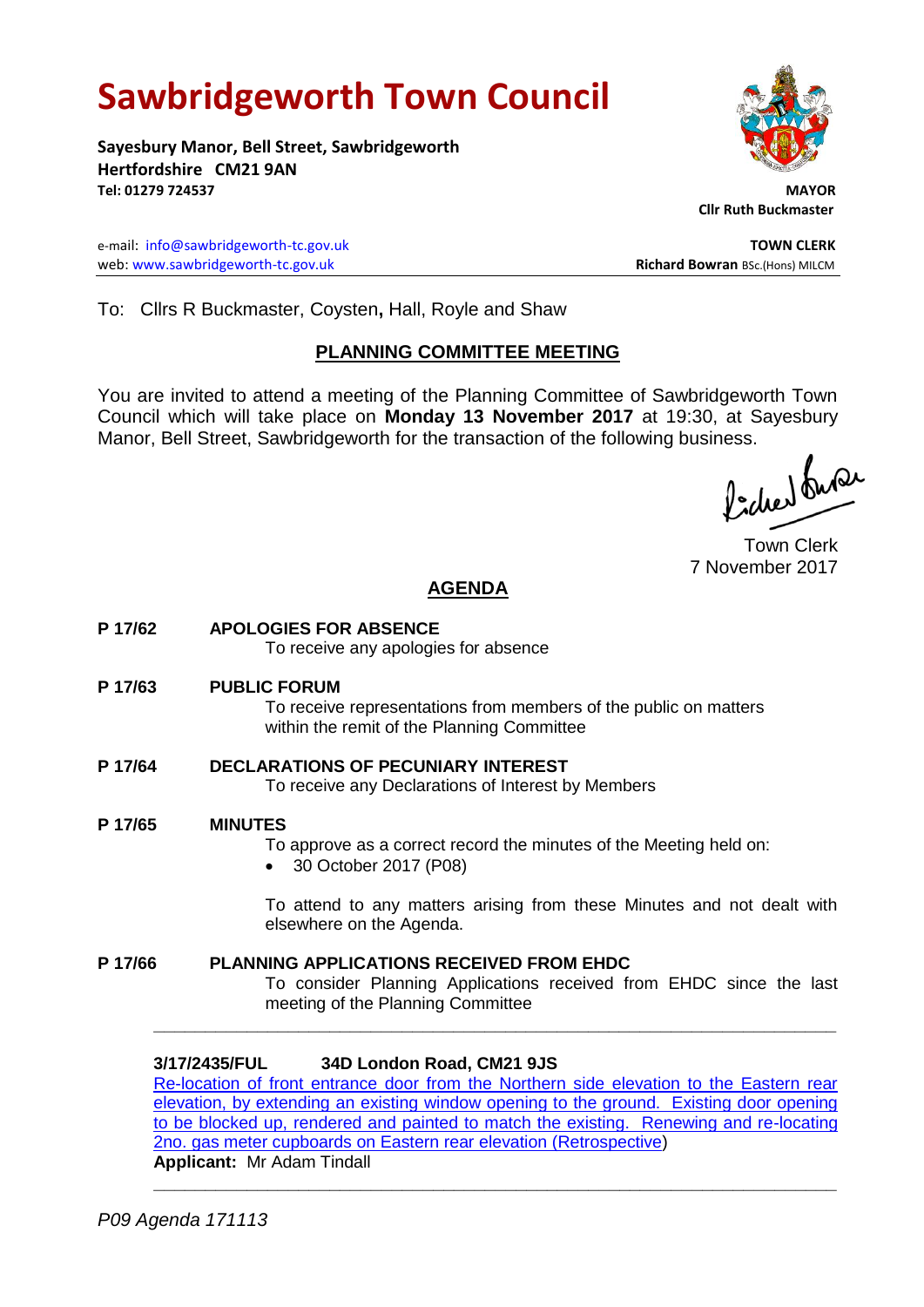# **3/17/2468/FUL Louis Court, 19 Cambridge Road, CM21 9JP**

[Proposed internal alterations to a residential block containing six 2no. bedroom flats to](https://publicaccess.eastherts.gov.uk/online-applications/applicationDetails.do?keyVal=OY2SGMGLIZZ00&activeTab=summary)  [create eight 1no. bedroom flats with a communal area on the second floor. No external](https://publicaccess.eastherts.gov.uk/online-applications/applicationDetails.do?keyVal=OY2SGMGLIZZ00&activeTab=summary)  [alterations](https://publicaccess.eastherts.gov.uk/online-applications/applicationDetails.do?keyVal=OY2SGMGLIZZ00&activeTab=summary)

**Applicant:** Sunrise properties

#### **3/17/2479/HH 27 Gilders, CM21 0EE**

[Porch extension, conversion of garage to habitable accommodation with pitched roof and](https://publicaccess.eastherts.gov.uk/online-applications/applicationDetails.do?keyVal=OY4N4SGLJ0R00&activeTab=summary)  [new door to side elevation](https://publicaccess.eastherts.gov.uk/online-applications/applicationDetails.do?keyVal=OY4N4SGLJ0R00&activeTab=summary)

**Applicant:** Mr D Lee

# **3/17/2484/FUL Eden's Mount, CM21 9DU**

[Replacement of double glazed aluminium casement windows at the front, rear and both](https://publicaccess.eastherts.gov.uk/online-applications/applicationDetails.do?keyVal=OY9PE6GL00X00&activeTab=summary)  [sides, to double glazed UPVC casement windows to match existing](https://publicaccess.eastherts.gov.uk/online-applications/applicationDetails.do?keyVal=OY9PE6GL00X00&activeTab=summary) **Applicant:** Circle South Anglia Housing

#### **3/17/2490/HH 6 Rowney Gardens, CM21 0AT** [Single storey first floor rear extension](https://publicaccess.eastherts.gov.uk/online-applications/applicationDetails.do?keyVal=OYA00JGL01D00&activeTab=summary)

**Applicant:** Mr & Mrs Medhurst

#### **P 17/67 LATE PLANNING APPLICATIONS**

To deal with Planning Applications received from EHDC following the Publication of this Agenda and received before 10 November 2017

#### **P 17/68 PLANNING DECISIONS MADE BY EHDC** To receive Planning Decisions from EHDC

**3/17/1903/HH 49 Parkway, CM21 9NR**

[Retrospective application to increase the height of the fence from 1.7 to 2.3 metres along](https://publicaccess.eastherts.gov.uk/online-applications/applicationDetails.do?keyVal=OUJ0GEGLI2V00&activeTab=summary)  [the bottom of the rear garden](https://publicaccess.eastherts.gov.uk/online-applications/applicationDetails.do?keyVal=OUJ0GEGLI2V00&activeTab=summary) **Applicant: Mr Christopher Bateman** *STC Comment:* No objection

**\_\_\_\_\_\_\_\_\_\_\_\_\_\_\_\_\_\_\_\_\_\_\_\_\_\_\_\_\_\_\_\_\_\_\_\_\_\_\_\_\_\_\_\_\_\_\_\_\_\_\_\_\_\_\_\_\_\_\_\_\_\_\_\_\_\_**

*EHDC Decision:* Refused. Contrary to policies ENV1, ENV5 and ENV6. **\_\_\_\_\_\_\_\_\_\_\_\_\_\_\_\_\_\_\_\_\_\_\_\_\_\_\_\_\_\_\_\_\_\_\_\_\_\_\_\_\_\_\_\_\_\_\_\_\_\_\_\_\_\_\_\_\_\_\_\_\_\_\_\_\_\_**

**3/17/2018/FUL Farlea, Spellbrook Lane West, CM23 4AY** [Construction of 2 no. new link detached dwellings](https://publicaccess.eastherts.gov.uk/online-applications/applicationDetails.do?keyVal=OVHVY5GLIA600&activeTab=summary) **Applicant: Mr Peter Bada STC Comment:** No objection *EHDC Decision:* Granted **\_\_\_\_\_\_\_\_\_\_\_\_\_\_\_\_\_\_\_\_\_\_\_\_\_\_\_\_\_\_\_\_\_\_\_\_\_\_\_\_\_\_\_\_\_\_\_\_\_\_\_\_\_\_\_\_\_\_\_\_\_\_\_\_\_\_**